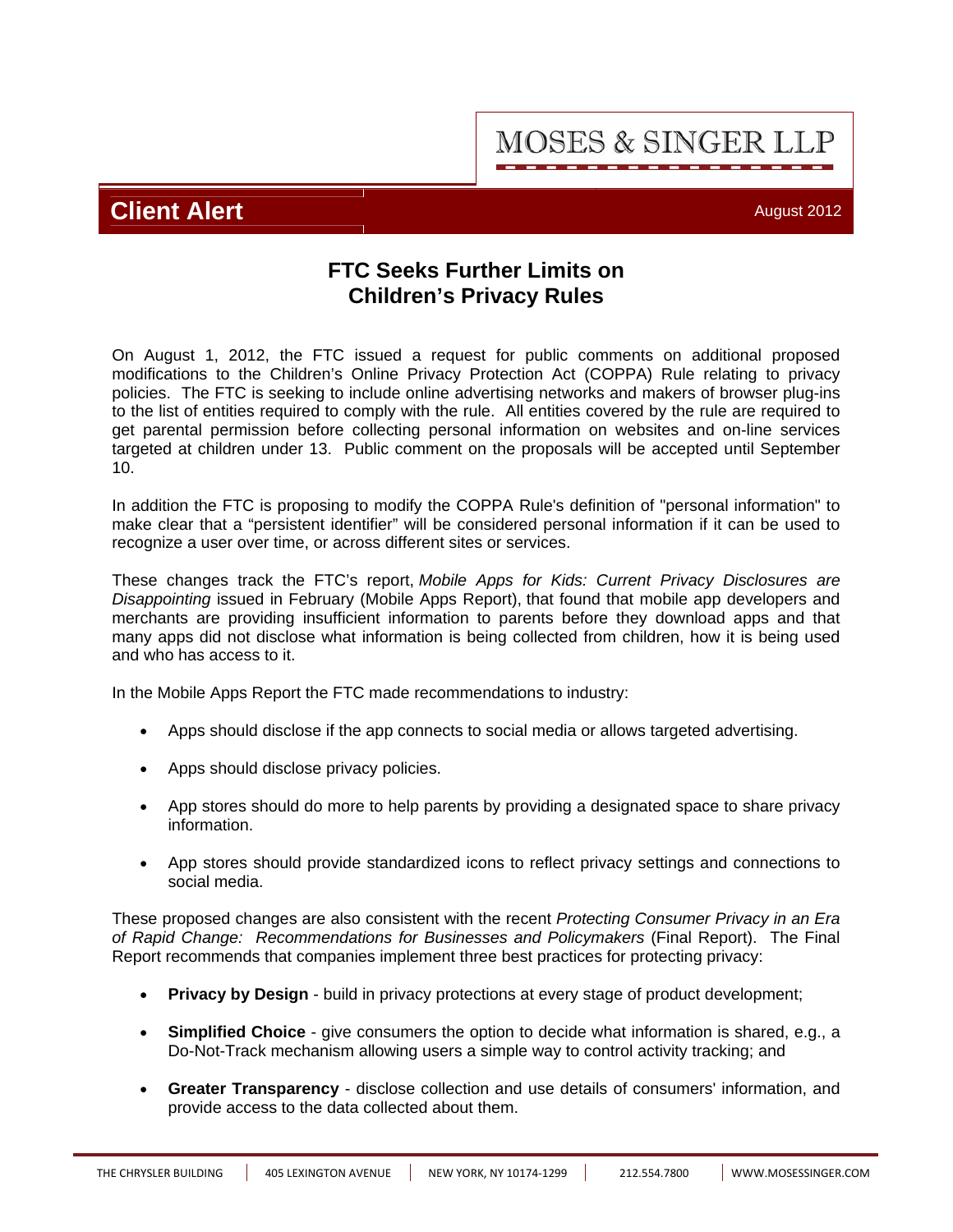The Final Report applies to "all commercial entities that collect or use consumer data that can be reasonably linked to a specific consumer" with some narrow exceptions. The FTC has stated that it will enforce the Final Report through enforcement actions, pursuing the most egregious actors first. Recent consent decrees Google, Facebook and Myspace have resulted in each company being required to implement a comprehensive privacy program designed to protect consumer information and for biennial assessments of privacy programs for 20 years.

Moses & Singer will be hosting a CLE to discuss these recent updates and best practices on September 20th.

## **Who Should Attend and Why:**

The program is specifically geared toward in-house counsel, senior technology professionals and financial, compliance and risk management officers in the financial services, technology, real estate and insurance industries. **We are unable to accept registrations from law firm lawyers.**

Now is a good time to review and make sure that your posted privacy policies reflect your actual collection, use and retention of user data and that your policies conform with the best practices recommended by the FTC. We are available to assist in auditing and updating your privacy and related policies to reflect the FTC guidance. Please let us know if we can be of assistance.

For more information, please contact **Eric P. Bergner**, Partner in [Moses & Singer's](http://mosesandsinger.com/firm_profile/firm_description.php) Privacy and [Cybersecurity Group at 212.554.7885/ebergner@mosessinger.com or](http://mosesandsinger.com/Privacy_and_Cybersecurity/) **Amyt M. Eckstein**, Of Counsel at 212.554.7843/aeckstein@mosessinger.com.

# MOSES & SINGER LLP

Since 1919, [Moses & Singer](http://mosesandsinger.com/firm_profile/firm_description.php) has provided legal services to diverse businesses and to prominent individuals and their families. Among the firm's broad array of U.S. and international clients are leaders in banking and finance, entertainment, media, real estate, healthcare, advertising, and the hotel and hospitality industries. We provide cost-effective and result-focused legal services in the following primary areas:

- Accounting Law Practice
- Advertising
- Asset Protection
- Banking and Finance
- Business Reorganization, Bankruptcy and Creditors' Rights
- Corporate/M&A
- Corporate Trust
- Global Outsourcing and Procurement
- Healthcare
- Hotel and Hospitality
- Income Tax
- Labor, Employment & Employee **Benefits**
- Legal Ethics & Law Firm Practice
- Litigation
- Matrimonial and Family Law
- Privacy and Cybersecurity
- Private Funds
- Promotions
- Real Estate
- Securities and Capital Markets
- Securities Litigation
- Sports & Entertainment